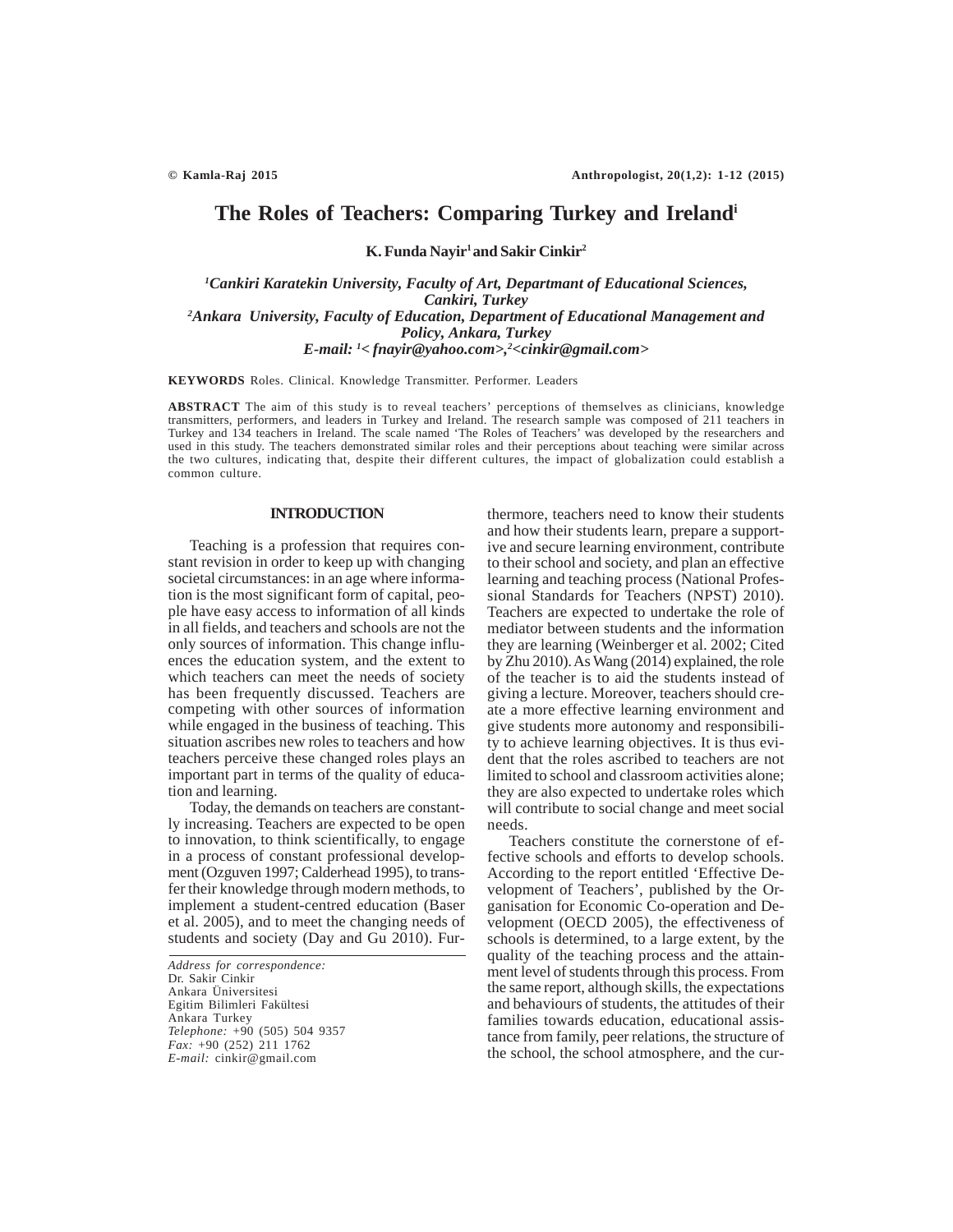riculum all play important roles in the learning process of the student, the knowledge, capability, and attitude of the teacher play the most important part. The expectations placed on schools and teachers are becoming more and more complicated by the day. Society expects schools to deal with more students of different backgrounds, to be more sensitive to gender and cultural differences, and to concentrate on how students learn, make use of new technologies, and adjust to a changing environment.

In the light of these developments, the roles ascribed to teachers have also changed. In this context, teachers are expected to take responsibility for the personal development of students, the management of the educational process, making the school a 'learning society', and increasing the cooperation of the school with society. This situation leads to teachers displaying different roles in different contexts, which occur at the levels of student, classroom, school, and family and society (OECD 2005).

At the student level, teachers are expected to manage the learning process, meet learning needs, and make assessments, focusing on both the process and the product. At the classroom level, teachers are expected to possess the skills to teach in multi-cultural classrooms, adjust to changing curricula, and lead integration in classrooms which have students with special needs. At the school level, teachers are expected to cooperate with their colleagues, make career plans and assess them, engage in efficient use and management of technology, and share administrative responsibilities. At the level of family and society, teachers are expected to provide necessary assistance for families and to establish a cooperative environment in which the learning process can take place (OECD 2005).

As seen above, teachers are expected to carry out different roles in different contexts. When these roles are scrutinized, it can be said that the roles of teachers at the student and classroom levels are, to an extent, related to teaching and learning processes, the roles of teachers at the school level are related to the personal development of the teacher, and the roles of teachers at the family and society level are related to the social roles of the teachers. In this study, the role of the teacher at the student and classroom levels, that is, the role of teachers in the teaching and learning processes, was analysed.

In the literature the roles of teachers in learning and teaching processes are categorized in different ways. According to Sergiovanni and Satarrat (1993; Cited by Can 2001), teachers have three different roles: administrator, mediator, and leader. As an administrator, the teacher plans the teaching engagement and participates with students in the teaching-teacher process. As a mediator, the teacher follows a teaching strategy based on mutual education, serving as a bridge between the students's thinking and knowledge. As a leader, the teacher motivates students to learn and teaches them how to cope with problems. He makes them feel confident about themselves and enables them to establish a vision for the future.

Different classifications were devised for teacher roles, one of which was developed by Grasha (1994). Grasha classified models of teaching in terms of Expert, Formal Authority, Personal Model, Facilitator, and Delegator. Teachers who adopt the role of 'expert' have all the necessary knowledge about the subject they teach and are the source of information for students. Teachers who adopt the role of 'formal authority' regard themselves as authorities in their fields. Students should follow the standards that the teacher sets. Teachers who adopt the role of 'personal model' should not only be a model in their words but also in their behaviour. They believe that in this way they will be effective in the development of their students. Teachers who adopt the role of 'facilitator' consider their role in the guidance of students more important and think that the duty of the teacher is to make the process of learning easier for students. Teachers who adopt the role of 'delegator' give duties to the student more frequently, lead them to work independently, and encourage them to be self-directed.

Another classification for teacher roles was described by Schlechty (2001). According to this classification, a teacher has the roles of clinician, knowledge transmitter, and performer. Today, being a leader is considered an additional role (Schlechty 2001). Clinician teachers know the background of their students and thus their weaknesses and strengths (Heritage et al. 2008) and they prepare development plans which are appropriate for the developmental needs of the students and for individual students. They plan learning processes according to behavioural goals and they evaluate learning by observing the behaviour of the students (Schlechty 2001). According to Darling–Hammond (2006), clinician teachers take into account how their students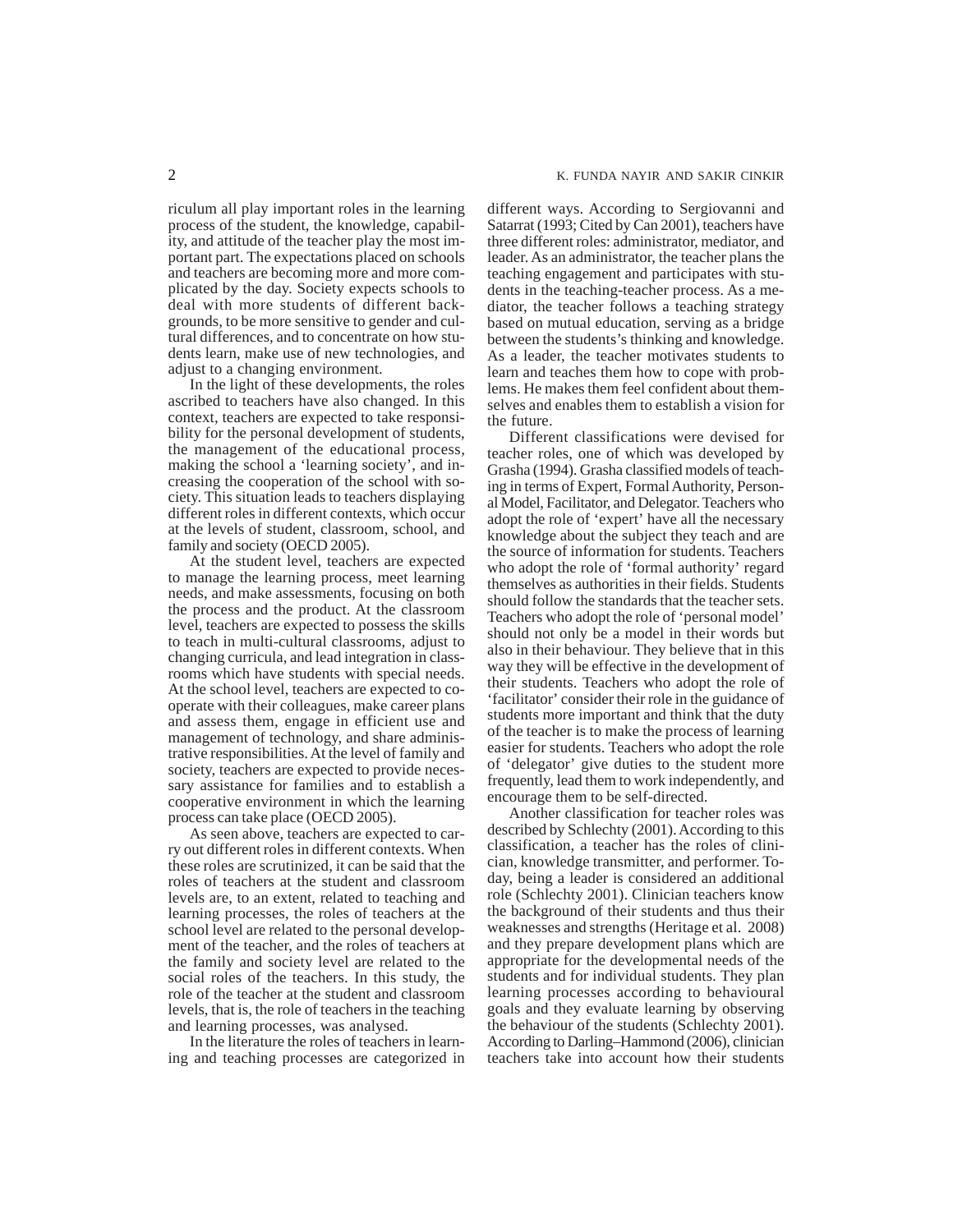### THE ROLES OF TEACHERS 3

learn and how their learning styles change. Clinician teachers believe in the effectiveness of an education program which has been individualized according to the development of the student.

Teachers as knowledge transmitters believe that they are the only source of information. According to these teachers, students should know what the teacher knows and the best way of doing this is to memorize information (Schlechty 2001). Schou (2011) states that tests and examinations are the methods of measuring knowledge. These teachers prefer a teaching method which is teacher-centred. In the classroom, the teacher is the explainer and students are passive recipients.According to Tamborra et al. (2014), a knowledge transmitter's mission consists of shaping educated minds and providing students with concepts. These teachers place themselves above the students, who take on a passive role in the educational process.In other words, these teachers demonstrate the characteristics of traditional teachers by adopting a teacher-centred understanding.

Teachers as performers have the knack of dramatization and they also enable students to have fun while learning. These teachers generally spend time preparing demonstrations and having their students prepare demonstrations (Schlechty 2001). Incorporating fun in lessons sets up a positive learning environment (Hill 1988) and makes learning easier (Steele 1998). Integrating dramatization into the lesson is a method which increases the participation of students in activities and attracts their attention (Koseoglu and Ünlu 2006). In other words, performer teachers attract the attention of students and enable them to participate actively in the lesson by making use of dramatic techniques and humour.

When we compare the traditional roles of teachers with the teacher's role in the  $21<sup>st</sup>$  century, we see that traditional teacher roles remain ineffective in meeting the needs of today's society. In addition to these roles, Sergiovanni and Satarratt (1993; Cited by Can 2011), and Schlechty (2001) added the role of leadership. Being a leader in teaching not only emphasizes the fostering of teaching but also recognises that democratic engagement and concerns for equality are fundamental to education (O'Hair and Reitzug 1997). The role of the leader is to uncover the main skills of the organization and employees (Kaya 2010). Leader teachers are enthusiastic about educational activities and processes and they contribute to the development of their colleagues (Katyal and Evers 2004). The role of the teacher as a leader is to discover activities on which students will be able to concentrate and to guide the implementation of those activities (Schlechty 2001). In other words, the teacher as leader prepares activities which will uncover the skills of his or her students.

Teachers should show leadership while they are fulfilling their roles at all levels. Schlechty (2001) states that teachers can be leaders in all fields. For example, a clinician leader teacher can try to understand the problems of the students whom he is trying to guide because leaders have to know and consider the problems of the people who follow them. A leader teacher as knowledge transmitter can be both the most effective and useful source of knowledge and a guide in attaining that knowledge. A performer teacher as a leader should engage his students and be a source of inspiration for their emotional and cognitive development. In other words, leadership cannot be limited to only one area. The characteristics of leadership are attributes a teacher will be able to make use of in every aspect of education and teaching.

As seen above, there are different classifications regarding teacher roles in the literature. When these classifications are studied, it can be seen that Grasha's (1994) teacher as an expert and as a formal authority and Schlechty's (2001) teacher as a knowledge transmitter are similar in the sense that they regard the teacher as the only way of attaining knowledge. In the same way, Grasha's (1994) teacher as a personal model and as a facilitator are similar to Schlechty's (2001) clinician teacher and Sergiovanni and Satarratt's (1993) leader teacher in the sense that they attach importance to independence and uncovering the skills of students. Furthermore, Grasha's (1994) teacher as a facilitator, Sergiovanni and Satarratt's (1993) teacher as a mediator, and Schlechty's (2001) performer teacher have some common features in that they all attach importance to the teaching process. In summary, it can be seen that the classification of Schlechty comprises all other classifications. Thus, in this study, the classification of Schlechty was regarded as a reference.

When studies related to teacher roles were analysed, it was found that no study as to whether or not teachers regarded themselves as clini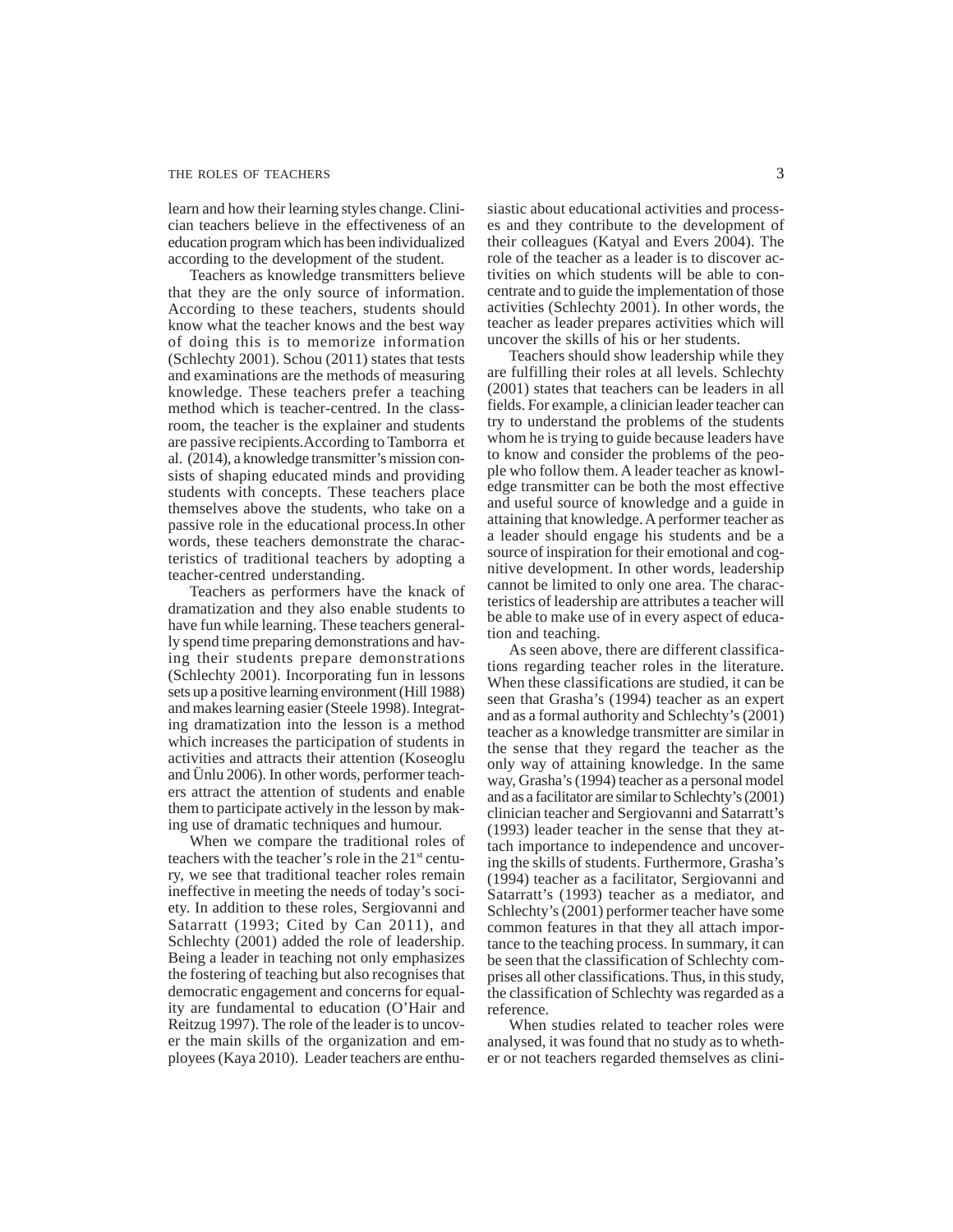cians, knowledge transmitters, performers, and/ or leaders had been observed;however, discovering how teachers perceive themselves can be regarded as important for the success of changes implemented in the educational system and for increased effectiveness of schools.

## **Aim of the Study**

The aim of this study is to explore the perceptions of teachers as clinicians, knowledge transmitters, performers, and leaders. For this purpose, the researhers asked:

- 1. What are the perceptions of teachers as clinicians, knowledge transmitters, performers, and leaders in different cultures (Turkey and Ireland)?
- 2. Do the perceptions of teachers as clinicians, knowledge transmitters, performers, and leaders change according to gender and work experience?

### **MATERIAL AND METHODS**

#### **Research Design**

This is a descriptive survey. The study aimed to discover teachers' perceptions of their roles in Ankara, Turkey and Dublin, Ireland.

#### **Research Sample**

The population of the study was composed of teachers who taught in primary school in Dublin and Ankara. As the population of the study was too large for the researchers to cover, the method of random sampling was applied. For this purpose, it was determined that, in Ankara, 370 teachers would serve the purpose of the study. In total, 370 questionnaires were posted to teachers. Within a two-month period, only 211 questionnaires were returned, giving a return rate of 57 percent. In Dublin, 250 self-administered questionnaires were given to teachers during school visits. Only 134 questionnaires (with a return rate of 54%) were appropriate for statistical analysis.

In Ankara, 137 (64.9%) of the participants were male and 73 (35.1%) of the participants were female. When seniority was considered, it was ascertained that 82 of the teachers (38.9%) had been working between 1 and 9 years, 89 (42.2%) between 10 and 19 years, and 32 (15%) for more than 20 years. 50 (36.8%) of the teachers in Dublin were female and 86 (63.2%) were male. When

seniority was considered, it was ascertained that 109 (80.1%) of the teachers had been working between 1 and 9 years, 12 (8.8%) between 10 and 19 years, and 14 (10.3%) for more than 20 years.

## **Data Collection Instrument and Procedure**

The scale named 'The Roles of Teachers', developed by the researchers was used as the data collection tool. In the development of the scale, the initial step was to review related literature, and the roles of teachers as clinicians, knowledge transmitters, performers, and leaders were identified. Later, these roles were turned into statements in the scale and the ideas of five different experts were applied to determine whether or not the statements corresponded to teacher roles. In light of the feedback from the experts, the statements were changed and redesigned and sent to the experts again. After the final feedback, the scale was redesigned. For the application in Dublin, the scale was first translated into English and, after that, feedback from the experts there was received. In the light of the feedback received, necessary changes were made before it was translated into Turkish to compare and contrast it with the scale in Turkey.

## **Validity and Reliability**

In the literature, the roles of teachers are described as clinician, knowledge transmitter, performer, and leader (Schlechty 2001). Instead of explanatory factor analysis, Confirmatory Factor Analysis (CFA) was applied to affirm factor structure and validity and reliability analysis for each of the factors was carried out on the random sample. The scale, which comprises two different parts, was prepared according to a fivepoint Likert scale. In the first part, personal information was included. The second part of the scale comprises four different parts, entitled 'clinician teacher', 'teacher as a knowledge transmitter', 'performer teacher', and 'leader teacher'. To determine whether the scale verifies the current situation or not, Confirmatory Factor Analysis (Brown 2006) was applied separately on the data collected in Ankara and Dublin.

To test the reliability of the scale for the equality of factor structures among cultures, Multi-Group Confirmatory Factor Analysis was applied, which is an analysis used to determine whether or not a developed scale has the same factor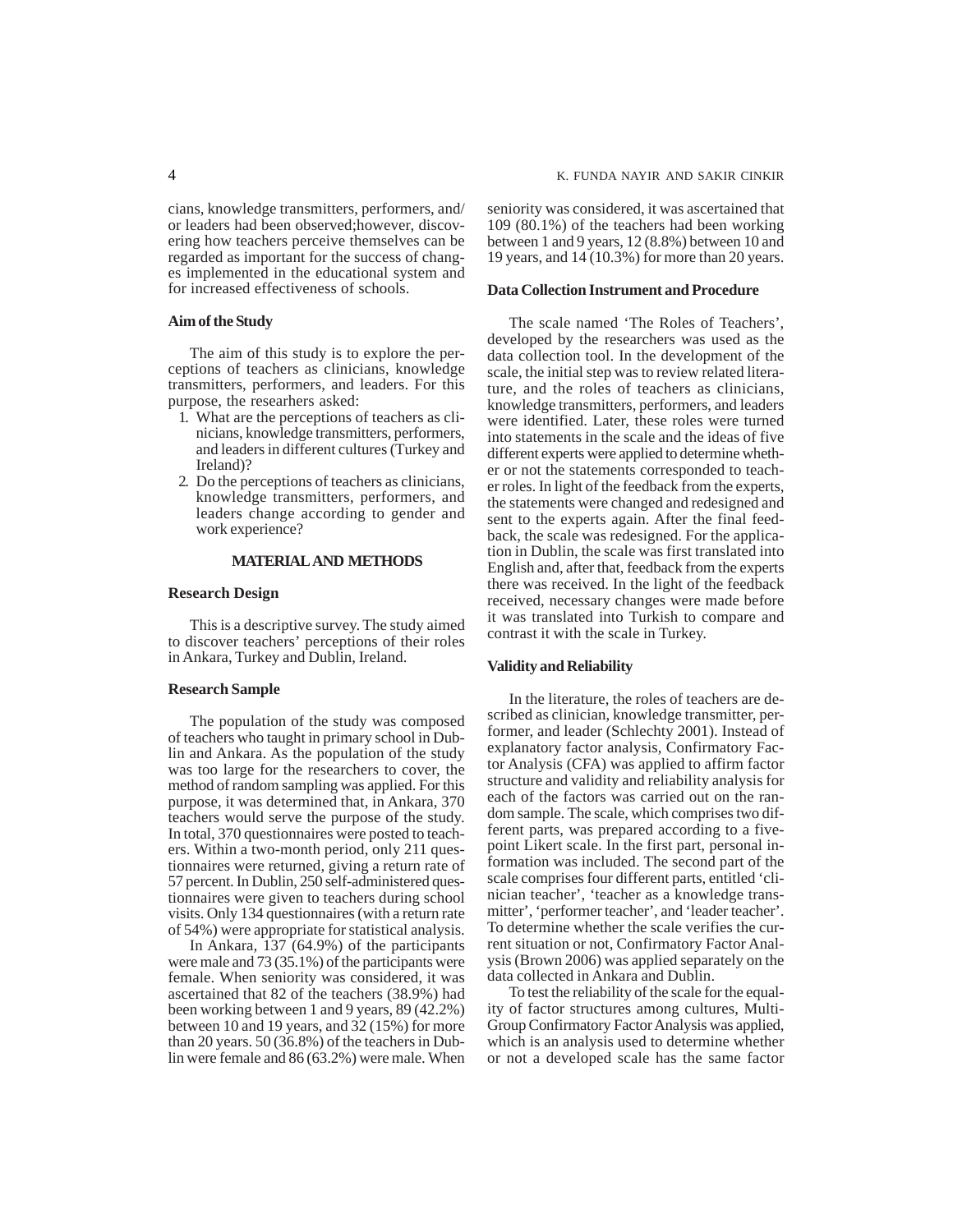structure in another culture (Simsek 2007: 157). Thus, Confirmatory Factor Analysis was initially applied to the data collected from each of the cultures and then tested to determine whether or not the factor structures in each culture were verified (Kline 2005: 289). To test reliability, Cronbach's alpha coefficient was calculated.

Since seniority is regarded as a constant variable, the seniority variable was categorized as 1–9 years, 10–19 years, and more than 20 years, and the analysis was carried out on these categories. The structural validity of the scale was measured by LISREL 8.7.

#### **Data Analysis**

The SPSS 20.0 program was used to analyse the data gathered by the Teachers' Role Scale. In the analysis of the data, t-test, ANOVA, descriptive statistics, arithmetic mean, and standard deviation were used. As some of the groups were under the age of 30 in Dublin when categorized according to seniority, Kruskal-Wallis analysis was applied.

## **FINDINGS**

To determine the factor structure of the scale in different cultures, the results of the Confirmatory Factor Analysis of the data in Ankara are, beginning at the top, Ki-Kare ( $\chi^2$  = 864.11; P  $= 0,000$ , sd  $= 428$ ,  $\chi^2$ /sd  $= 2.02$ ) and the fit indices are CFI =  $0.92$ , NNFI =  $0.92$ , GFI =  $0.79$ , AGFI =  $0.76$ , RMR =  $0.06$ , and RMSEA =  $0.07$ . Confirmatory Factor Analysis of the data in Dublin is, beginning at the top, Ki-Kare value ( $\chi^2$  = 659.11;  $P = 0.000$ , sd = 428,  $\chi^2$ /sd = 1.54) and the fit indices are CFI = 0.87, NNFI = 0.86, GFI = 0.76, AGFI  $= 0.72$ , RMR  $= 0.05$ , and RMSEA  $= 0.063$ . The results of Multi-Group Confirmatory Factor Analysis are Ki-Kare =  $(\chi^2 = 1158, 43; P = 0.000, sd =$  $428, \chi^2$ /sd = 2.70) and the fit indices are CFI =  $0.92$ , NNFI =  $0.91$ , GFI =  $0.82$ , AGFI =  $0.79$ , RMR = 0.053, and RMSEA= 0.70. The Factor Model of the combined data received from the Scale of Teacher Roles and their standardized values are shown in Figure 1.

Because the fit indices NFI and NNFI give a value of more than 0.90, CFI0.95 and AGFI and GFI0.85, and the RMR and RMSEA value is less than 0.5,the model is reliable (Byrne 1998; Akt. Simsek 2007: 48; Ullman 2007; Kline 2005: 139- 142; Brown 2006: 87). The fact that another index, Ki-Kare, which is determined by dividing Ki-Kare value  $(\chi^2)$  to the liberty level, shows that the model has a good level of coherence and the fact that it has a value of 3 orless shows that it has an acceptable level of fit (Simsek 2007: 48);Harrington (2009: 54) states that this value should be lower than 4. As a result, it can be said that the fit indices of the Scale of Teacher Roles, which consists of 31 items and 4 factors, are at an acceptable level.

For the reliability of the scale, Cronbach's alpha coefficent was calculated. According to this, the Cronbach alpha coefficient is 0.69 for the teacher as clinician, 0.61 for the teacher as knowledge transmitter, 0.71 for the teacher as performer, and 0.82 for the teacher as leader. For the whole scale, the value for Cronbach's alpha coefficient was calculated as 0.87.

The perceptions of teachers in terms of their arithmetic average, standard deviation, and the mean order,are given in Table 1.

As seen in Table 1, teachers in Ankara regard themselves foremost as teachers as leaders  $(X =$ 4.11) followed by performers  $(X=3.89)$ , clinicians  $(X= 3.80)$  and knowledge transmitters  $(X= 3.40)$ . In the same way, teachers in Dublin regard themselves foremost as leader teachers  $(X=4.22)$ , followed by clinicians ( $X=4.09$ ), performers ( $X=$ 4.07), and knowledge transmitters  $(X = 2.90)$ . While the teachers working in Ankara displayed the characteristics of all teacher roles, teachers in Dublin believed they hadthe characteristics of clinician and performer teacher at the 'agree' level, leader teacher at the 'strongly agree' level, and teacher as knowledge transmitter at the 'undecided' level.

When the teachers' perceptions of teacher roles are studied, the following points can be identified. In the area of clinician teacher, the two most important items which the teachers in Ankara agreed with are 'The ways in which my students learn is important to me' and 'I assess the learning progress of students by observing their behaviour'. The two most important items which the teachers in Dublin agreed with are 'I monitor my students' development' and 'The ways in which my students learn is important to me'. In relation to the teacher as a knowledge transmitter, the two most important items for the teachers in Ankara were 'I expect students to adhere to the rules I have set' and 'I share everything I know with my students', and for the teachers in Dublin the two most important items were 'I ex-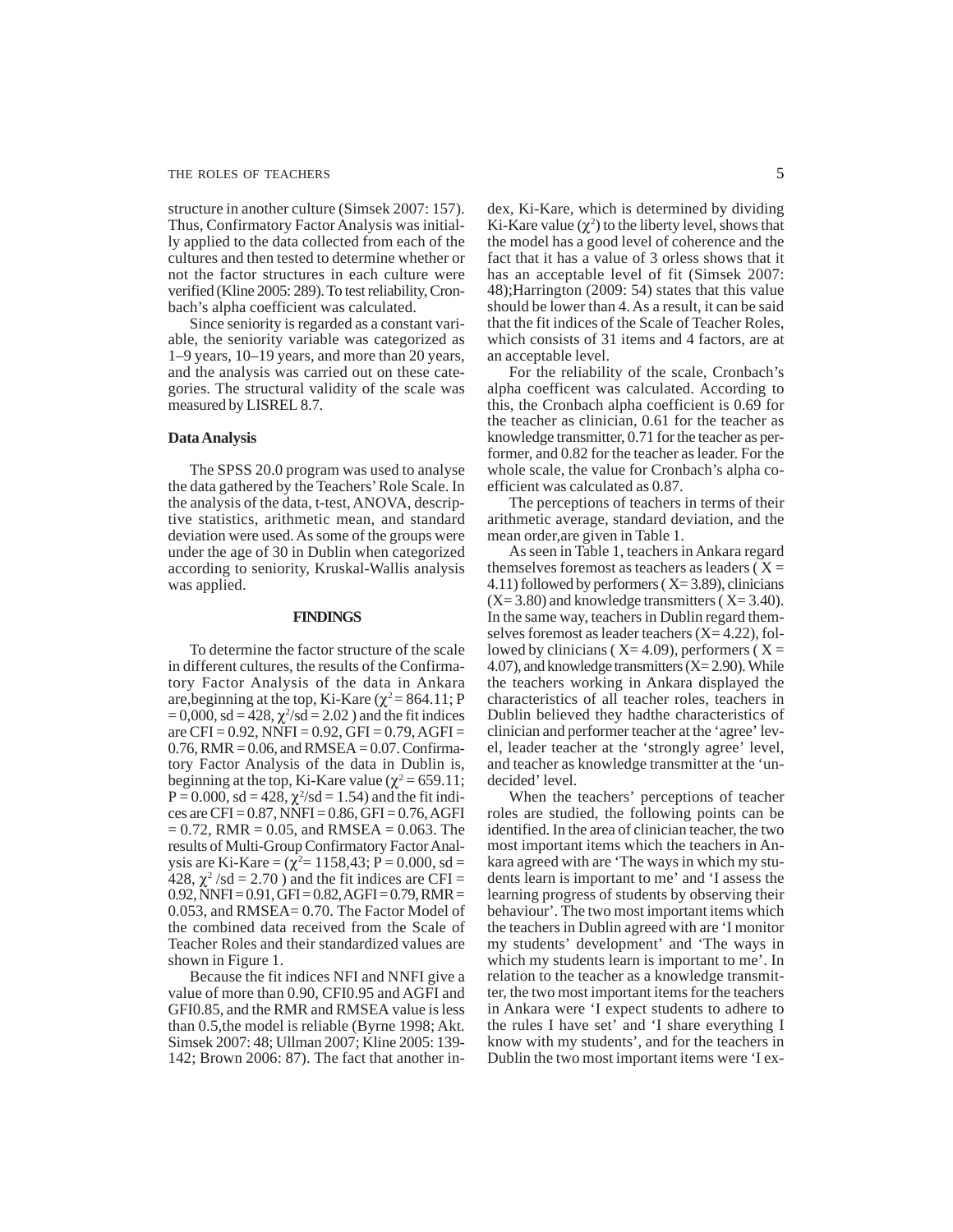

Chi-Square=1158.44, df=428, P-value=0.00000, RMSEA=0.070

**Fig. 1. The confirmatory factor analysis of the scale of teacher roles (Standardized Values)**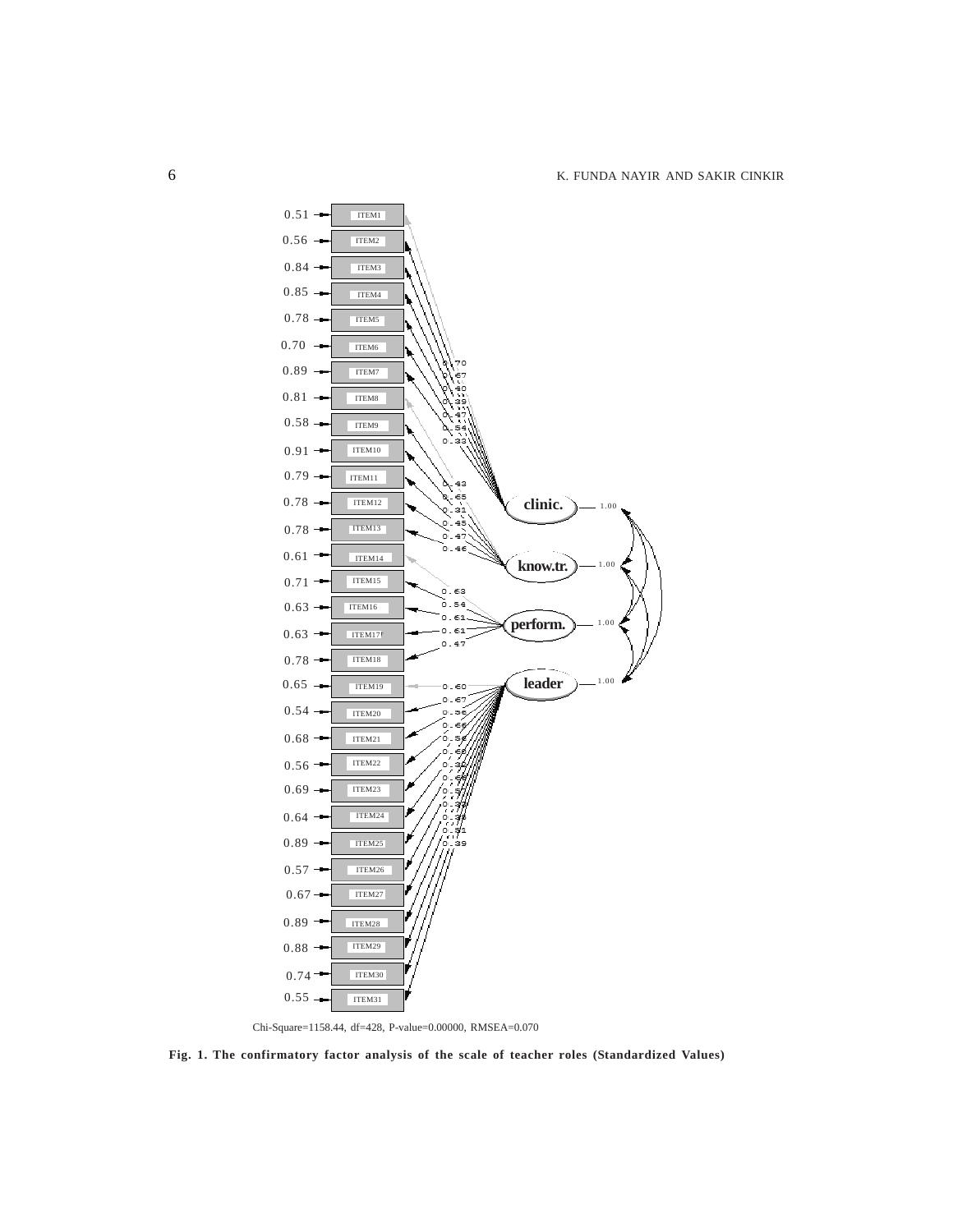## THE ROLES OF TEACHERS 7

**Table 1: The perceptions of teachers in terms of their arithmetic mean, standard deviation, and the mean order**

|                       | It.<br>No           | <i>Items</i>                                                                                                      | Ankara       |              |                | Dublin       |              |                |
|-----------------------|---------------------|-------------------------------------------------------------------------------------------------------------------|--------------|--------------|----------------|--------------|--------------|----------------|
|                       |                     |                                                                                                                   | X            | $S_{S}$      | Mean<br>order  | Χ            | SS           | Mean<br>order  |
|                       | 1<br>$\overline{2}$ | I monitor my students' development.<br>I know the strengths and weaknesses<br>of my students.                     | 3.88<br>3.94 | .951<br>.826 | 4<br>3         | 4.57<br>4.43 | .496<br>.592 | 1<br>3         |
| Clinician Teacher     | 3                   | I think that "Individual Education<br>Plans" are an effective tool.                                               | 3.66         | 1.11         | 6              | 3.81         | .77          | 6              |
|                       | $\overline{4}$      | The ways in which my students learn<br>is important to me.                                                        | 4.43         | .63          | $\mathbf{1}$   | 4.52         | .57          | $\overline{2}$ |
|                       | 5                   | I design and prepare an appropriate<br>teaching plan for each student.                                            | 2.78         | 1.17         | 7              | 3.08         | 1.06         | 7              |
|                       | 6                   | I plan the teaching process based on<br>learning objectives.                                                      | 3.73         | .92          | 5              | 4.30         | .69          | 4              |
|                       | 7                   | I assess the learning progress of<br>students by observing their behaviour.<br>General Avarage                    | 4.09<br>3.80 | .77          | 2              | 3.94<br>4.09 | .92          | 5              |
|                       | 8                   | I have all the information my<br>students need.                                                                   | 3.80         | 1.03         | 3              | 3.77         | .94          | 2              |
| Knowledge Transmitter | 9                   | I expect my students to know every-<br>thing that I have taught.                                                  | 3.10         | 1.19         | 5              | 2.66         | 1.04         | 5              |
|                       | 10                  | I talk in the classroom and students'<br>main role is to listen.                                                  | 1.81         | 1.05         | 6              | 1.94         | .89          | 6              |
|                       | 11                  | I use examinations and tests to<br>measure the knowledge of students.                                             | 3.72         | 1.16         | $\overline{4}$ | 3.58         | .93          | 3              |
|                       | 12                  | I expect students to adhere to the<br>rules I have set.                                                           | 4.12         | .86          | 1              | 4.09         | .64          | 1              |
|                       | 13                  | I share everything I know with my<br>students.                                                                    | 4.00         | 1.06         | 2              | 3.44         | 1.09         | 4              |
|                       | 14                  | General Average<br>I use the drama technique to attract<br>their attention for the duration<br>of a lesson.       | 3.44<br>4.29 | .72          | 1              | 2.90<br>4.51 | .58          | 1              |
| Performer Teacher     | 15                  | I try to entertain students while<br>teaching in the classroom.                                                   | 4.01         | .87          | 3              | 3.94         | .81          | 4              |
|                       | 16                  | I use humorous language during<br>the course.                                                                     | 3.72         | 1.01         | 4              | 4.00         | .79          | 3              |
|                       | 17                  | I prepare demonstrations related to<br>the subjects that I teach in the lessons                                   | 3.43         | 1.09         | 5              | 4.10         | .61          | $\overline{2}$ |
|                       | 18                  | I create opportunities for my students<br>to use demonstrations/ presentations<br>about the theme during lessons. | 4.02         | .89          | 2              | 3.91         | .78          | 5              |
|                       | 19                  | General Average<br>I try to improve the basic skills                                                              | 3.89<br>3.98 | .84          | 11             | 4.07<br>4.28 | .69          | 9              |
|                       |                     | of students.                                                                                                      |              |              |                |              |              |                |
|                       | 20                  | I try to find activities that will help<br>students to focus on the subject.                                      | 3.97         | .80          | 12             | 4.42         | .53          | 3              |
|                       | 21                  | I guide my students to perform<br>activities related to the course topic.                                         | 4.22         | .70          | 5              | 4.25         | .64          | 10             |
| icher                 | 22                  | I try to develop my students'<br>enthusiasm for learning.                                                         | 4.39         | .59          | 2              | 4.54         | .54          | $\mathfrak{2}$ |
| Leader Tec            | 23                  | I show respect for my students'<br>individual differences.                                                        | 4.46         | .58          | 1              | 4.58         | .55          | 1              |
|                       | 24                  | I try to teach my students how to<br>deal with problems.                                                          | 4.24         | .64          | $\overline{4}$ | 4.39         | .56          | 5              |
|                       | 25                  | I try to develop a common vision<br>for my students.                                                              | 4.01         | .72          | 10             | 3.75         | .82          | 13             |
|                       | 26                  | I prepare approaches that encourage<br>my students to participate in class<br>activities.                         | 4.03         | .82          | 9              | 4.37         | .52          | 6              |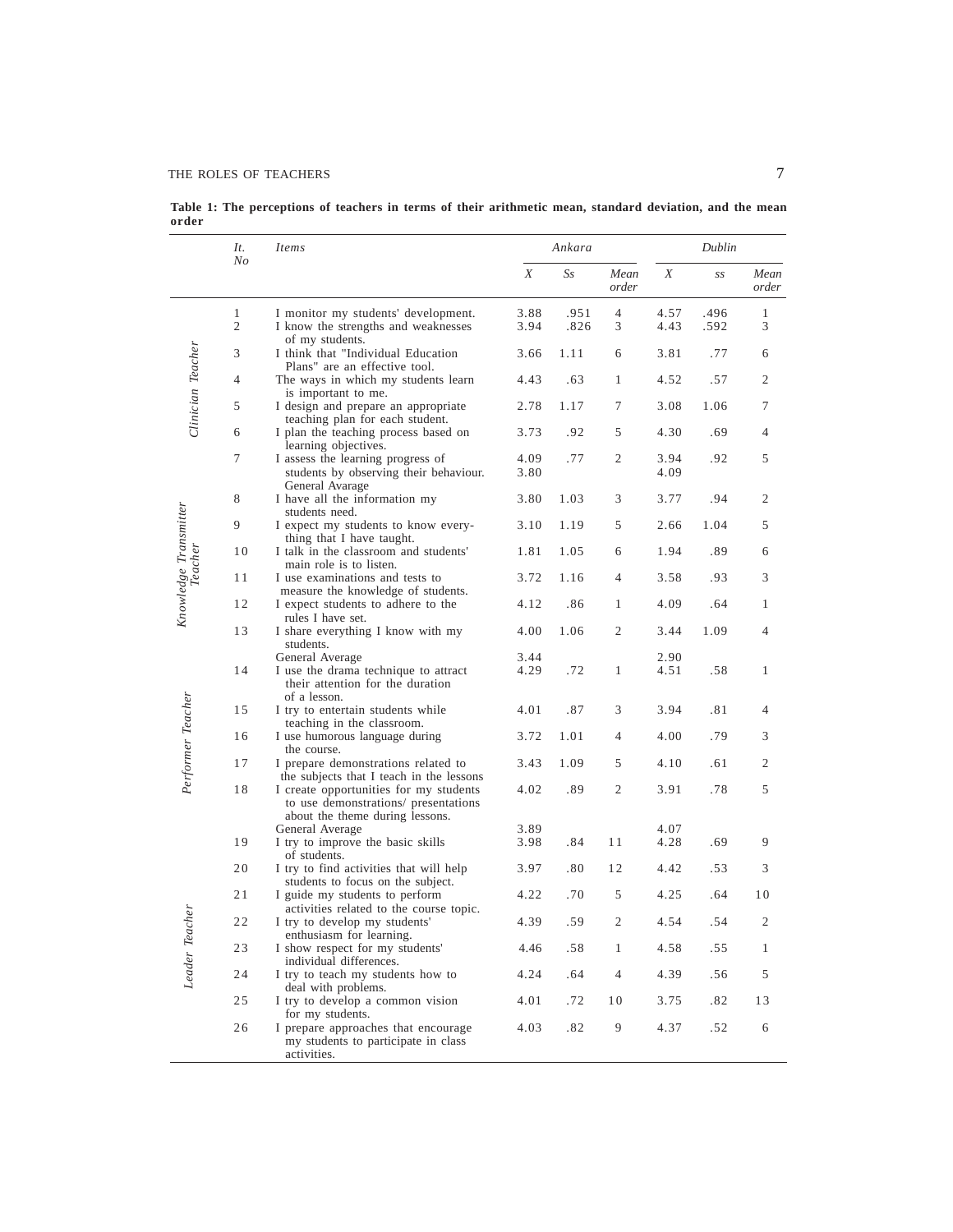|                | It.     | <i>Items</i>                                                                                             |      | Ankara  |               |      | Dublin |               |  |
|----------------|---------|----------------------------------------------------------------------------------------------------------|------|---------|---------------|------|--------|---------------|--|
|                | $N_{O}$ |                                                                                                          | X    | $S_{S}$ | Mean<br>order | X    | S.S    | Mean<br>order |  |
|                | 27      | I prepare activities and give assignments<br>that improve students' learning                             | 4.18 | .68     | 6             | 4.34 | .69    | 7             |  |
|                | 28      | I evaluate my students on the basis<br>of the performance they have<br>demonstrated throughout the year. | 4.36 | .76     | 3             | 3.97 | .80    | 11            |  |
|                | 29      | I support pupils in relation to<br>personal problems                                                     | 4.12 | .83     | 7             | 3.81 | .83    | 13            |  |
| Leader Teacher | 30      | I support pupils in relation to<br>subject problems.                                                     | 4.07 | .83     | 8             | 4,31 | .54    | 8             |  |
|                | 31      | I contribute to the development of<br>my colleagues by joint planning<br>and collaboration               | 3.56 | 1.05    | 13            | 3.91 | .97    | 12            |  |
|                |         | General Average                                                                                          | 4.11 |         |               | 4.22 |        |               |  |

pect my students to conform to the rules I set' and 'I have all the information my students need'. With the performer teacher, the two most important items for the teachers in Ankara were 'I use the drama technique to attract their attention for the duration of a lesson' and 'I create opportunities for my students to use demonstrations/presentations about the theme during lessons' while, for the teachers in Dublin, the two most important items were 'I use the drama technique to attract their attention for the duration of a lesson" and 'I prepare demonstrations related to the subjects that I teach in the lessons'. For the leader teacher, the two most important items for both the teachers in Ankara and in Dublin were 'I show respect for my students' individual differences' and 'I try to develop my students' enthusiasm for learning'.

For both Ankara and Dublin teachers, the statements that the clinician teachers agreed with least were 'I design and prepare an appropriate teaching plan for each student' and 'I think that "Individual Education Plans" are an effective tool'. For the teacher as knowledge transmitter, they were the statements 'I talk in the classroom and students' main role is to listen' and 'I expect my students to know everything that I have taught'. At the performer teacher level, the teachers in Ankara agreed least with the statements 'I prepare demonstrations related to the subjects that I teach in the lessons' and 'I use humorous language during the course', while for teachers in Dublin, they were 'I create opportunities for my students to use demonstrations/presentations about the theme during the lessons' and 'I try to entertain students while teaching in the

**Table 2: t-test results of teacher perception changes according to gender**

| City   | Factors               | Variables | Groups | N   | X     | $S_{S}$ | Sd  | T    | P    |
|--------|-----------------------|-----------|--------|-----|-------|---------|-----|------|------|
| Dublin | Clinician Teacher     | Gender    | Female | 50  | 24.92 | 2.39    | 134 | 2.71 | .008 |
|        |                       |           | Male   | 86  | 26.01 | 2.19    |     |      |      |
|        | Knowledge transmitter | Gender    | Female | 80  | 19.60 | 3.48    | 134 | .25  | .80  |
|        |                       |           | Male   | 56  | 19.45 | 3.11    |     |      |      |
|        | Performer Teacher     | Gender    | Female | 80  | 20.56 | 2.16    | 134 | .31  | .75  |
|        |                       |           | Male   | 56  | 20.43 | 2.41    |     |      |      |
|        | Leader Teacher        | Gender    | Female | 80  | 49.86 | 4.01    | 134 | 2.37 | .016 |
|        |                       |           | Male   | 56  | 51.69 | 4.50    |     |      |      |
| Ankara | Clinician Teacher     | Gender    | Female | 137 | 26.25 | 4.32    | 208 | .73  | .47  |
|        |                       |           | Male   | 73  | 26.66 | 3.62    |     |      |      |
|        | Knowledge transmitter | Gender    | Female | 137 | 20.14 | 4.28    | 208 | 1.17 | .24  |
|        |                       |           | Male   | 73  | 20.78 | 3.46    |     |      |      |
|        | Performer Teacher     | Gender    | Female | 137 | 19.76 | 3.19    | 208 | .88  | .38  |
|        |                       |           | Male   | 73  | 19.35 | 3.27    |     |      |      |
|        | Leader Teacher        | Gender    | Female | 137 | 49.66 | 6.32    | 208 | .35  | .73  |
|        |                       |           | Male   | 73  | 49.38 | 4.92    |     |      |      |

**Table 1: Contd...**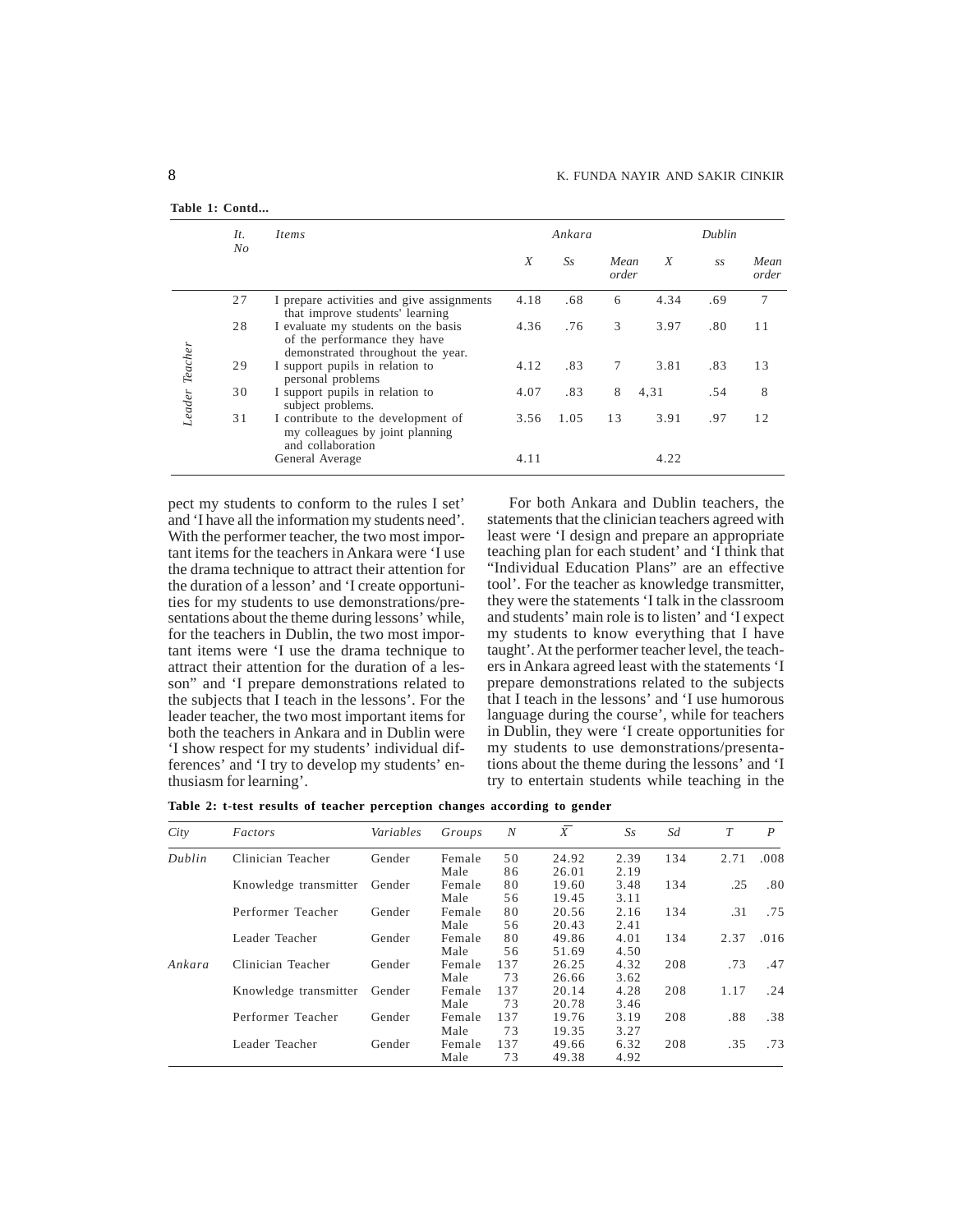| Factors              | Groups            | N           | Mean<br>Rank | sd             | $\div^2$ | $\boldsymbol{P}$ | Sig.<br>Dif. |
|----------------------|-------------------|-------------|--------------|----------------|----------|------------------|--------------|
| Clinician Teacher    |                   | $1-9$ years | 109          | 67.15          | 2        | .377             | .83          |
|                      | $2.10-19$ years   | 12          | 74.21        |                |          |                  |              |
|                      | 3. Above 20 years | 14          | 69.32        |                |          |                  |              |
| Kowledge Transmitter | $1.1-9$ years     | 109         | 69.15        | 2              | 1.548    | .46              |              |
| Teacher              | $2.10-19$ years   | 12          | 71.67        |                |          |                  |              |
|                      | 3. Above 20 years | 14          | 55.93        |                |          |                  |              |
| Performer Teacher    | $1.1-9$ years     | 109         | 65.14        | $\overline{2}$ | 3.192    | .20              |              |
|                      | $2.10-19$ years   | 12          | 82.46        |                |          |                  |              |
|                      | 3. Above 20 years | 14          | 77.89        |                |          |                  |              |
| Leader Teacher       | $1.1-9$ years     | 109         | 64.98        | $\overline{2}$ | 3.550    | .17              |              |
|                      | $2.10-19$ years   | 12          | 83.96        |                |          |                  |              |
|                      | 3. Above 20 years | 14          | 77.82        |                |          |                  |              |

**Table 3: Kruskall-Wallis results according to work experience (Dublin)**

classroom'. In the leader teacher area, the items with which teachers in Ankara agreed least were 'I contribute to the development of my colleagues by joint planning and collaboration' and 'I try to find activities that will help students to focus on the subject', while for teachers in Dublin, they were, 'I support pupils in relation to personal problems' and 'I contribute to the development of my colleagues by joint planning and collaboration'.

The results of the t-test, which shows whether or not teacher perceptions changed according to gender, are shown in Table 2.

According to the results of the analysis in Table 2, the perceptions of male teachers in Dublin in relation to the clinician teacher  $[t<sub>(134)</sub>] = 2.71;$  $p < 0.05$ ] and leader teacher  $[t<sub>(134)</sub> = 2.37; p < 0.05]$ <br>areas are more positive than the female ones. The perceptions of teachers in Ankara do not change according to the gender variable.

The results of the perceptions of teachers in Dublin according to the work experience variable are shown in Table 3.

The perceptions of teachers in Dublin do not show any significant difference according to work experience.

Table 4 shows the results of the ANOVA analysis, which gives the perceptions of teachers in Ankara in relation to teacher roles according to work experience.

According to the results of the ANOVA analysis, there is not a significant difference in perceptions of teachers in Ankara in relation to teacher roles for the work experience variable.

### **DISCUSSION**

When the perceptions of teachers were studied, it was discovered that teachers in both cultures saw themselves as leaders and did not regard themselves as knowledge transmitters; however, in the study of Zhu (2010) in Chinese primary and secondary schools, different results emerged. In his study, Zhu (2010) took Grasha's (1994) classification as a reference and attempted to find out how teachers perceived themselves

**Table 4: ANOVA results of teacher role analysis according to work experience (Ankara)**

| Factors                       | Groups            | N  | X     | $S_{S}$ | Sd    | F    | $\boldsymbol{P}$ | Sig.<br>Dif.<br>(Scheffe-<br>Dunnet C) |
|-------------------------------|-------------------|----|-------|---------|-------|------|------------------|----------------------------------------|
|                               | $1.1-9$ years     | 82 | 26.73 | 3.90    | 2.201 | .234 | .79              |                                        |
| Clinician Teacher             | $2.10-19$ years   | 89 | 26.51 | 3.64    |       |      |                  |                                        |
|                               | 3. Above 20 years | 32 | 26.20 | 4.42    |       |      |                  |                                        |
| Knowledge Transmitter Teacher | $1.1-9$ years     | 82 | 20.52 | 3.49    | 2.201 | .109 | .89              |                                        |
|                               | $2.10 - 19$ years | 89 | 20.56 | 3.67    |       |      |                  |                                        |
|                               | 3. Above 20 years | 32 | 20.87 | 4.64    |       |      |                  |                                        |
| Performer Teacher             | $1.1-9$ years     | 82 | 19.77 | 2.83    | 2.201 | .509 | .60              |                                        |
|                               | $2.10 - 19$ years | 89 | 19.38 | 3.15    |       |      |                  |                                        |
|                               | 3. Above 20 years | 32 | 19.18 | 4.33    |       |      |                  |                                        |
| Leader Teacher                | $1.1-9$ years     | 82 | 49.17 | 5.39    | 2.201 | .454 | .63              |                                        |
|                               | $2.10 - 19$ years | 89 | 49.93 | 5.49    |       |      |                  |                                        |
|                               | 3. Above 20 years | 32 | 49.27 | 5.26    |       |      |                  |                                        |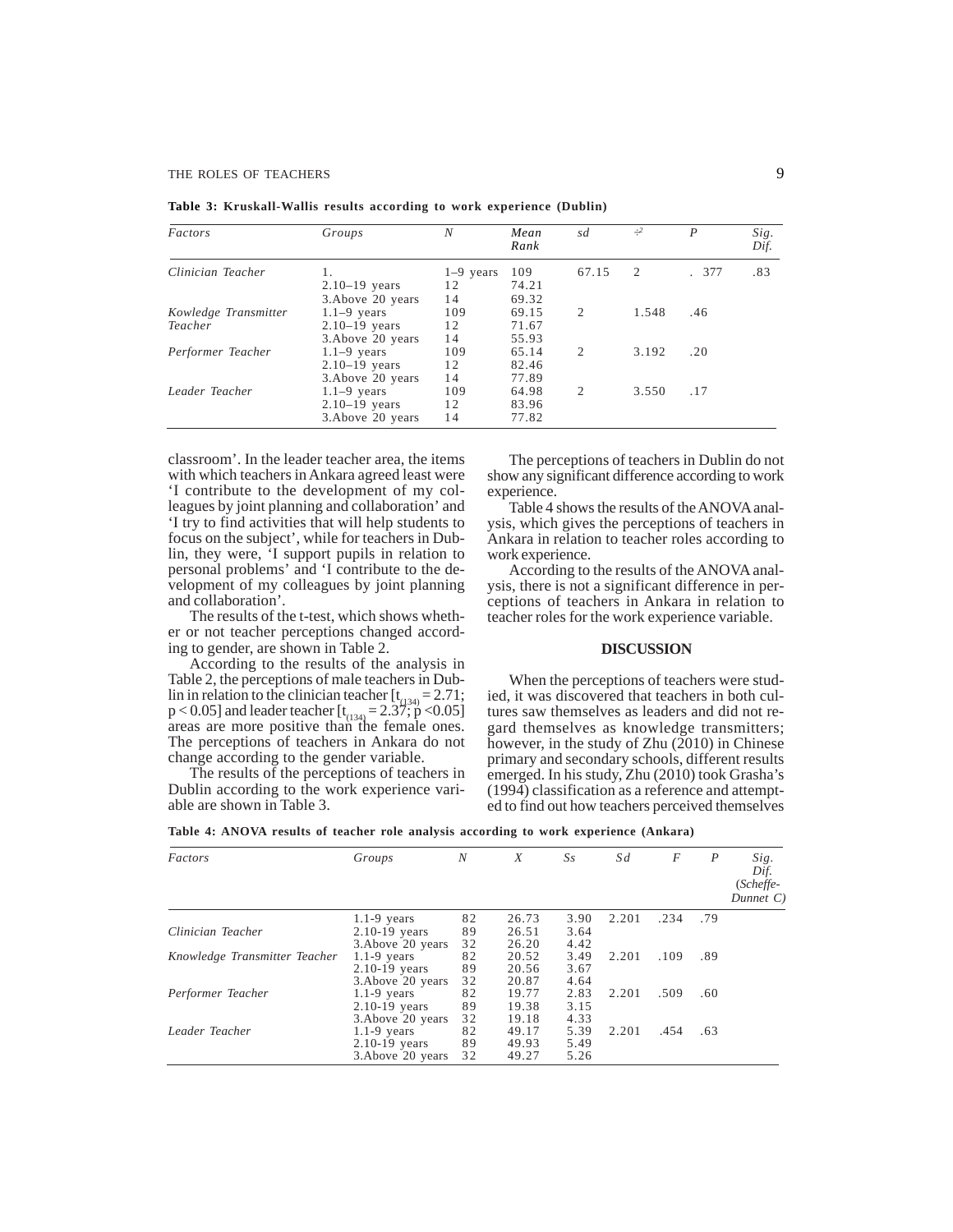according to the different roles of teachers as expert, formal authority, personal model, facilitator, and delegator. He found that teachers regarded themselves as expert, formal authority, and personal model. If we observe that Grasha's (1994) expert and formal authority teachers regarded themselves as the only source of information, then we can see that this resembles Schlechty's (2001) teacher as knowledge transmitter, and it can therefore be said that teachers in China regard themselves as knowledge transmitters. In a similar way, teachers in Denmark also regard themselves as knowledge transmitters (Schou 2011). Likewise, in the study with teachers and students in high school level in Turkey (Dagli 2012), students perceived teachers as knowledge transmitters.

When the researchers evaluated the situation in Turkey and Ireland, it can be considered positive that teachers in Turkey and Ireland didnot regard themselves as knowledge transmitters, a traditional teacher role, and it is interesting that teachers in Turkey saw themselves as leader teachers. According to Ozdemir and Kilinc (2015), the teacher as a leader uses all their knowledge and skill to create an effective learning and teaching environment. In other words, people who regard themselves as leaders are expected to have a good level of self-efficiency. But research has found that the self-efficiency of teachers who teach at secondary level is of a medium level (Ustuner et al. 2009); it is strange that teachers who have a medium level of selfefficiency regard themselves as leaders.

In both cultures, teachers do not regard themselves as knowledge transmitters but we can state that teachers in Turkey are more likely to demonstrate behaviors of this kind of teacher role. In the clinician teacher role area, where more importance is attached to how students learn, teachers in Ireland attach more importance to the developmental phases of students, while teachers in Turkey attach more importance to student behaviour. In the teacher as knowledge transmitter area, while teachers expect students to conform to rules, teachers in Ankara stated that they shared everything they knew with the students while teachers in Dublin stated that they had the information that their students needed. In the performer teacher area, all teachers stated that they made use of drama techniques but that teachers in Ankara let the students do demonstrations while the teachers in Dublin prepared the demonstrations themselves. In the leader teacher level, all teachers stated that they attached importance to individual differences and tried to motivate students for learning.

When the results of the analyses were examined, teachers thoughtthat an individual learning plan in the clinician teacher area is ineffective and didnot agree with the idea that a suitable teaching plan should be prepared for students. However, as Kargin (2012) stated, the design of all aspects of the teaching process should take the individual differences of students into consideration. Thus, teachers can design activities which meet the needs of their students.

In a similar way, in the teacher as knowledge transmitter area, teachers didnot approve of a teacher-centered model and the idea that students should know everything that is explained. Sharing information is the key point in the transmitting information method, which is a traditional way of transferring knowledge to the student in an appropriate way (Harden and Crosby 2000). This is quite important, as it shows that teachers are trying to shed their traditional roles.

In the performer teacher area, teachers are generally not able to entertain and use humorous language in classrooms. But studies show that using humorous language in class has a positive effect on the academic achievement of students (Steel 1998; Berk 1996; Oruç 2010). Finally, in the leader teacher area, teachers are not very enthusiastic about contributing to the development of their colleagues. However, leader teachers should contribute to the development of their colleagues (Katzenmeyer and Moller 2001) and to the formation and dissemination of information (Forst 2010).

Another important outcome of the research is that there are no gender differences in the perceptions of teachers in Turkey. Yigit et al. (2013) also found that the perceptions of teachers in relation to the leader teacher changes according to gender only in the area of professional development, and that it has no effect on the areas of institutional development and in relationships with colleagues. Furthermore, in a study about self-efficiency in using drama techniques in classrooms, gender difference does not play an important role (Maden 2010). In a similar way, Zhu (2010) found that there is not a significant difference between the two genders in relation to their perceptions of the teaching profession; however, the perceptions of male teachers in Dublin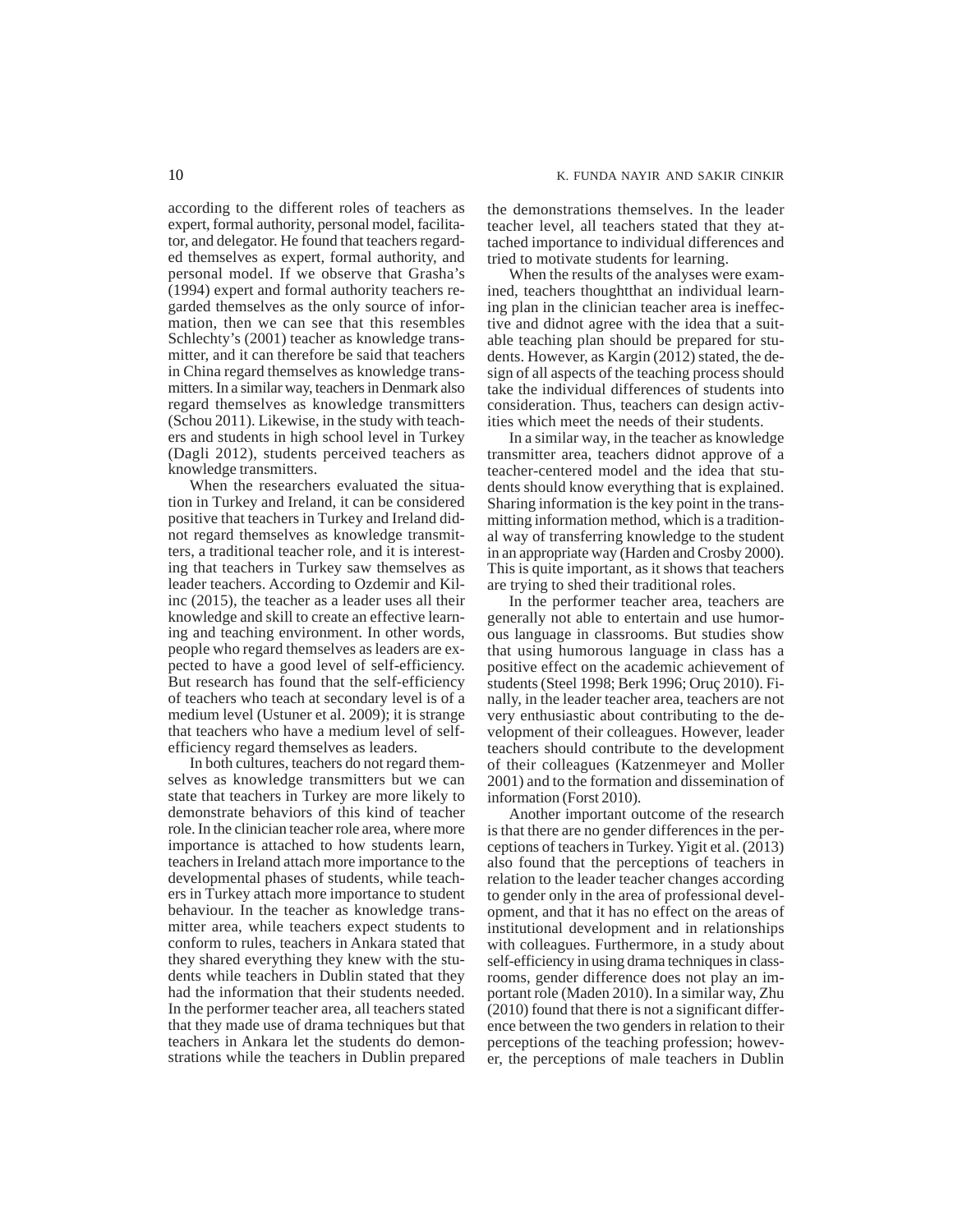### THE ROLES OF TEACHERS 11

about clinician teachers and teachers as knowledge transmitters are more positive when compared to those of female teachers. It can be inferred from this result that the perceptions of male teachers in Dublin are shaped by the fact that concepts about leadership and management are generally associated with masculine characteristics.

Zhu (2010) found in his study that teachers between the ages of 20–30 adopt the teacher roles as expert and formal authority and teachers above 50 adopt the teacher roles as facilitator and delegator. If we suppose that teachers who are young have a low level of seniority, we can propose that teachers of low seniority adopt the teacher role of knowledge transmitter and teachers of high seniority adopt the teacher role of leader teacher. However, in this study, no significant difference in teacher perceptions of roles was found in relation to seniority in either of the two cultures.

## **CONCLUSION**

In this research, it was initially tested whether or not the scale developed by the researchers had the same factor structure in different cultures. According to Confirmatory Factor Analysis, the scale has similar factor structure in different cultures and its fit indices are within acceptable values. As a result, the teachers in Ankara and Dublin who carry out their profession in different cultures demonstrated similar roles and their perceptions about teaching were similar too. This can be interpreted as meaning that, although there are some differences in different cultures, the impact of globalization could lead to the establishment of a common culture.

#### **RECOMMENDATIONS**

In this study, how teachers perceive themselves in teaching and learning processes was examined. In future studies, it will be useful to examine how students perceive teachers and to study the roles of teachers according to their performance and educational outcomes.In both cultures, teachers perceived themselves as leaders; however, the self-efficacy perception of Turkish teachers was lower. In addition, teachers working in both cultures werenot wiling to have fun and did not use humour during the lesson. Therefore, systematic and well-planned in-service training programmes about "Leadership and

Transforming Teachers as Leaders" and "Drama" courses should be organised.

#### **NOTE**

The summary of this study was presented at 5<sup>th</sup> International Confrence on Education and New Learning Technologies (EDULEARN) Congress, held on in Barcelona, between 1-3 July, 2013.

#### **REFERENCES**

- Baser N, Narli S, Günhan B 2005. Ogretmenlerin lisansüstü egitim alanlarinda yasanan sorunlar ve cozüm önerileri, lisansüstü egitim. *Dokuz Eylül Üniversity, Journal of Buca Educational Faculty* , Special Issue, 1: 129-135.
- Berk RA 1996 . Student ratings of 10 strategies for using humor in college teaching. *Journal on Excellence in College Teaching,* 7: 71-92.
- Brown TA 2006. *Confirmatory Factor Analysis for Applied Research*. New York: Guilford Press.
- Byrne BM 1998. *Structural Equation Model with, Lisrel, Prelis and Simplis: Basic Concepts, Applications, and Programming*, Mahwah. NJ: Erlbaum.
- Calderhead J 1995. Ögretmenligin uzmanliðginin taninmasi ve geliþtirilmesi: 21. Yüzyili bekleyen sorunlar. (Recognition and development of tecaher experties: Problems that 21<sup>st</sup> century may face) *Uluslararasi Dünya Ögretmen Egitimi Konferansi*. Ankara: MEB, pp.15-25.
- Can N 2011. Sinifta bir lider olarak ogretmen, sinif yönetimi (Teacher as a Leader at Class: Class Management). In: Mehmet Sisman, Selahattin Turan (Eds.): *Sinif Yönetimi.* Ankara: Pegem A Yayincilik, pp. 225-240.
- Dagli G 2012 . Methapors asserted by teachers and students at high school level with respect to notion of teacher. *Eurasian Journal of Educational Research*, 49/A : 29-46.
- Darling-Hammond L 2006. Constructing 21st Century teacher education. *Journal of Teacher Education,* 57: 300-314.
- Day C, Gu Q 2010. *The New Lives of Teachers*. New York: Routledge.
- Frost D 2010. Teacher Leadership and Educational Innovation. From <http://www.doiserbia.nb.rs/img/doi/ 0579-6431/2010/0579-64311002201F.pdf> (Retrieved on 12 December 2013).
- Grasha AF 1994. A matter of style: The teacher as expert, formal authority, personal model, facilitator, and delegator. *College Teaching*, 42: 142–149.
- Harden RM, Crosby JR 2000. The good teacher is more than a lecturer: The twelve roles of the teacher. *Medical Teacher*, 22: 334-347.
- Heritage M, Kim J, Vendlinski TP, Herman JL 2008. From Evidence to Action: A Seamless Process in Formative Assessment? Los Angeles: CRESST/University of California. From <http://www.cse.ucla.edu/ products/reports/R741.pdf> (Retrieved on 15 March  $2009$ ).
- Harrington D 2009. *Confirmatory Factor Analysis*. New York: Oxford University Press.